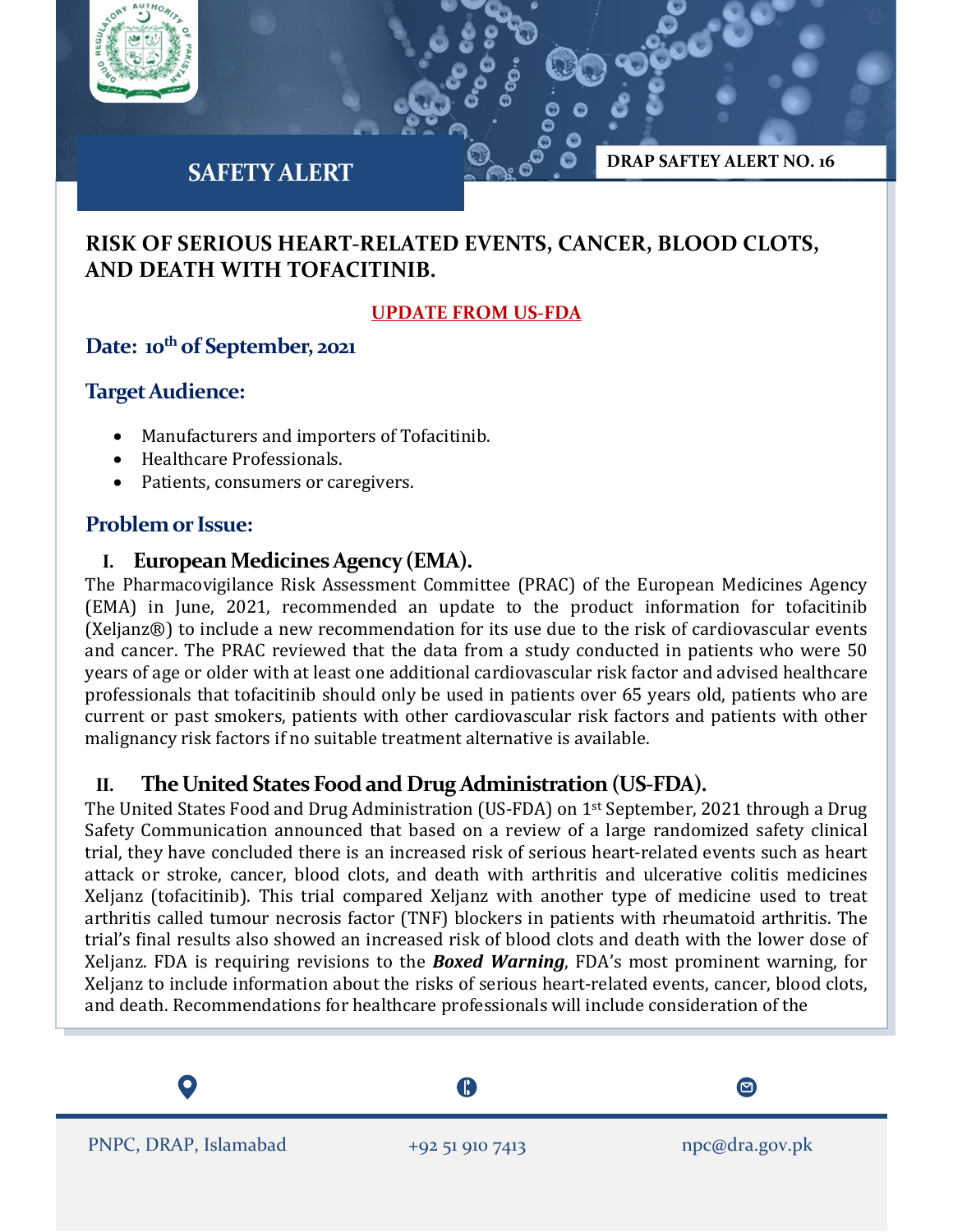

benefits and risks for the individual patient before initiating or continuing therapy. In addition, to ensure the benefits of this medicine outweigh the risks in patients who receive them. It was also informed that FDA is limiting all approved uses to certain patients who have not responded or cannot tolerate one or more TNF blockers.

# **Therapeutic GoodsAffected.**

Name: **Xeljanz (tofacitinib).**

Xeljanz (tofacitinib) is used to treat certain serious, chronic, and progressive inflammatory conditions. It is approved to be used alone or with other drugs to treat rheumatoid arthritis (RA), a condition in which the body attacks its own joints, causing pain, swelling, joint damage, and loss of function. Xeljanz is also approved to treat psoriatic arthritis, a condition that causes joint pain and swelling; ulcerative colitis, which is a chronic, inflammatory disease affecting the colon; and polyarticular course juvenile idiopathic arthritis, a type of childhood arthritis. Xeljanz works by decreasing the activity of the immune system; an overactive immune system contributes to RA, psoriatic arthritis, ulcerative colitis, and polyarticular course juvenile idiopathic arthritis.

# **Advice for patients.**

Those patients who are taking Xeljanz should tell their healthcare professional if they are current or past smokers, or have had a heart attack, other heart problems, stroke, or blood clots in the past as these may put them at higher risk for serious problems with the medicine. Patients starting this medicine should also tell their healthcare professionals about these risk factors. Patients should seek emergency help right away if they have any symptoms that may signal a heart attack, stroke, or blood clot, including:

- $\circ$  Discomfort in the centre of your chest that lasts for more than a few minutes, or that goes away and comes back
- $\circ$  Severe tightness, pain, pressure, or heaviness in your chest, throat, neck, or jaw
- o Unusual pain or discomfort in your arms, back, neck, jaw, or stomach
- $\circ$  Shortness of breath with or without chest discomfort<br>  $\circ$  Breaking out in a cold sweat
- $\circ$  Breaking out in a cold sweat  $\circ$  Nausea or vomiting
- Nausea or vomiting
- o Feeling lightheaded
- o Weakness in one part or on one side of your body
- o Slurred speech
- o Drooping on one side of your mouth
- o Swelling of a leg or arm
- Leg pain or tenderness, or red or discoloured skin in the painful or swollen leg or arm

A

 $\boldsymbol{\Xi}$